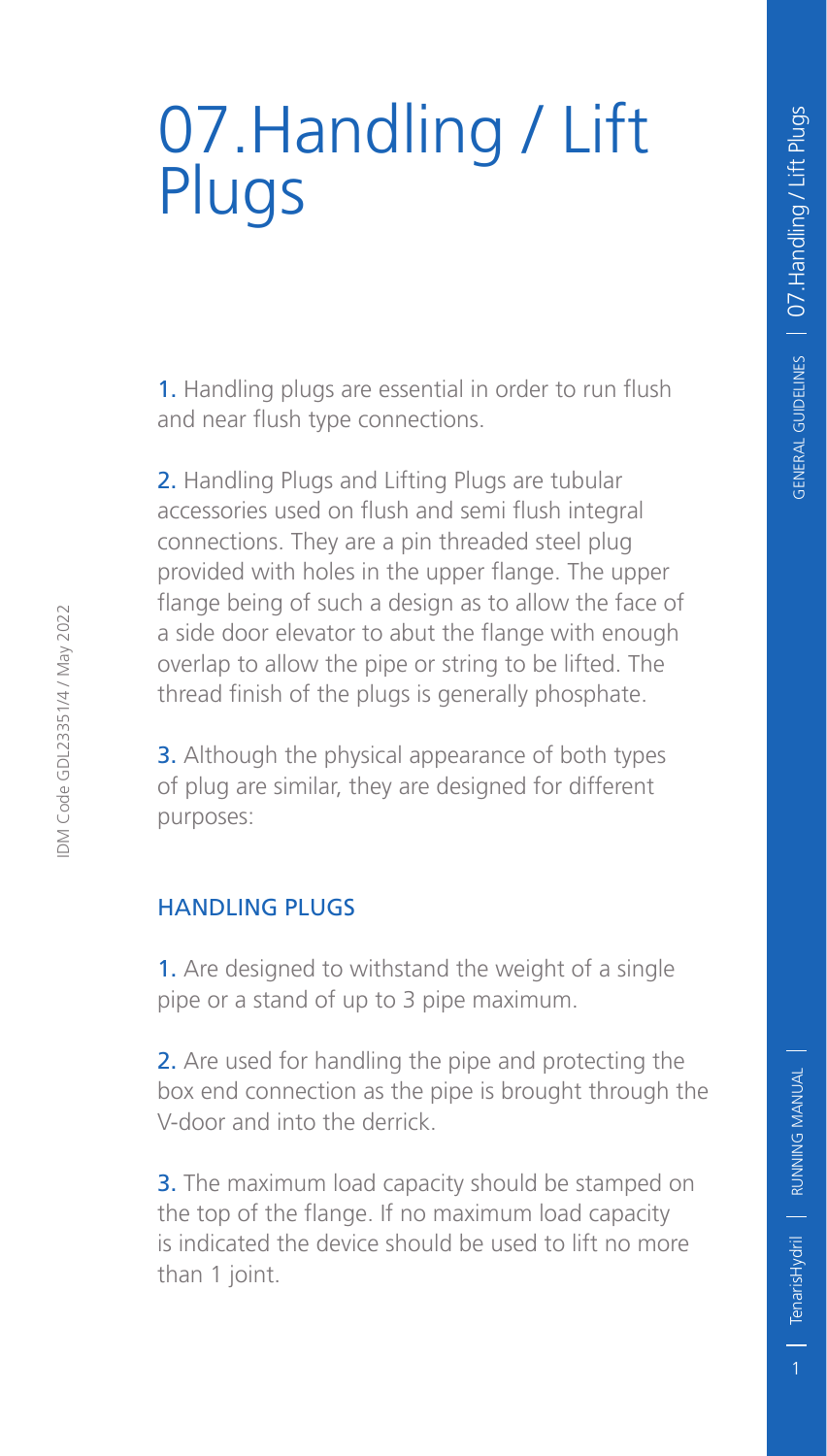# Lifting Plugs

1. Are designed to withstand the weight of the whole tubular string.

2. The maximum load capacity must be stamped on the flange. If no rating is stamped or is illegible, it should be used to lift no more than 1 joint.

**3.** The maximum lift capacity stamped on the plug should never be exceeded.

### Load Rated Handling Plugs

1. These are a 'hybrid' design which although not rated to the same lift capacity as the connection can lift a load far in excess of a handling plug.

2. Tenaris generally manufacture load rated handling plugs.

3. Any genuine Tenaris designed and manufactured handling / lift plug will have a unique part number and maximum load rating hard stamped on the flange. If no load rating is indicated these should be used to lift no more than 1 joint.

4. The load rating stamped on any Tenaris plug should never be exceeded.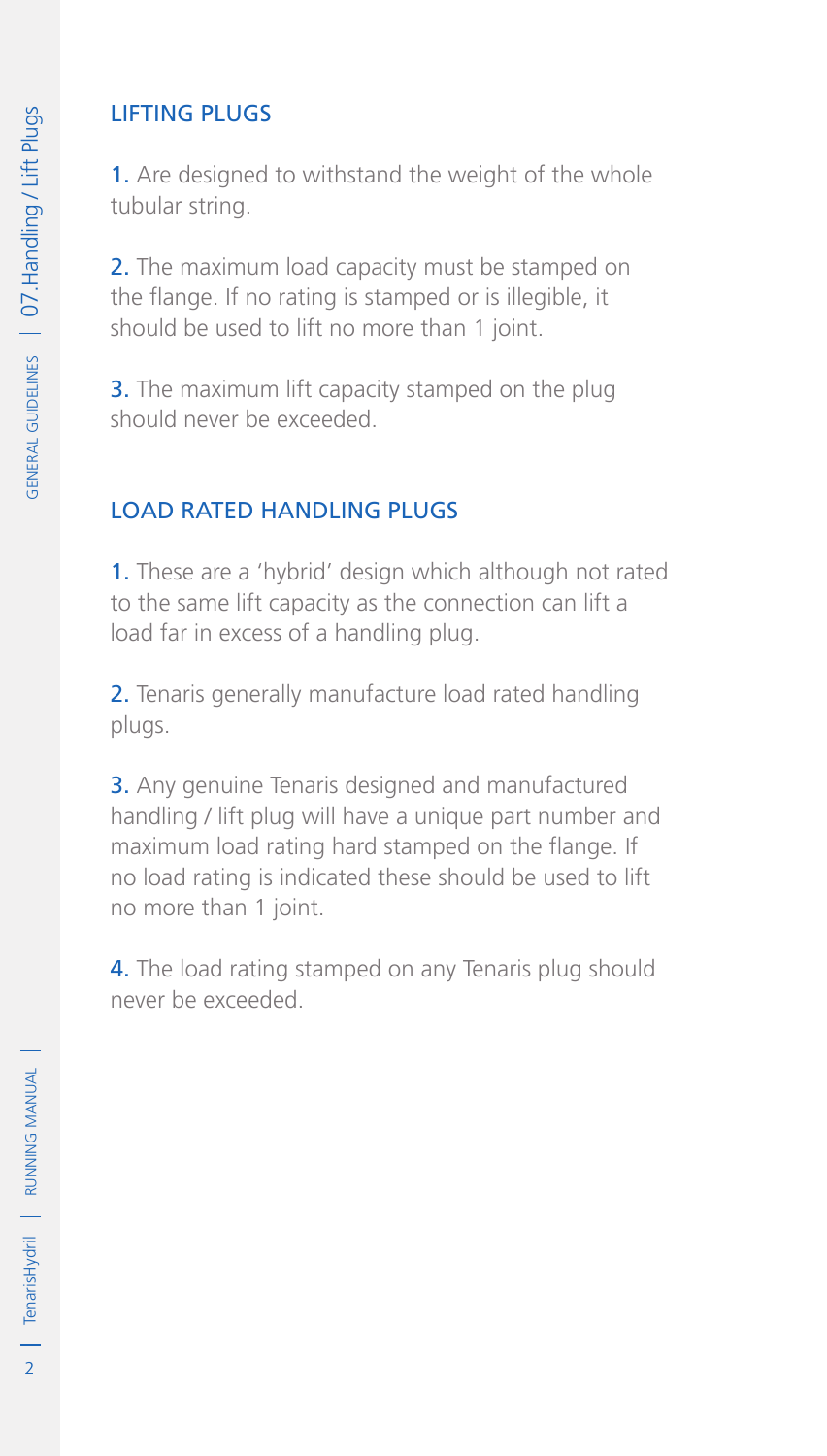



#### **Handling Plug**

IDM Code GDL23351/4 / May 2022

IDM Code GDL23351/4 / May 2022

The complete removal of all storage compounds is imperative.

5. Plugs are designed with a low interference thread and with no metal seals. This allows them to be installed in the box end by hand and tightened with the aid of a steel bar inserted through the flange holes.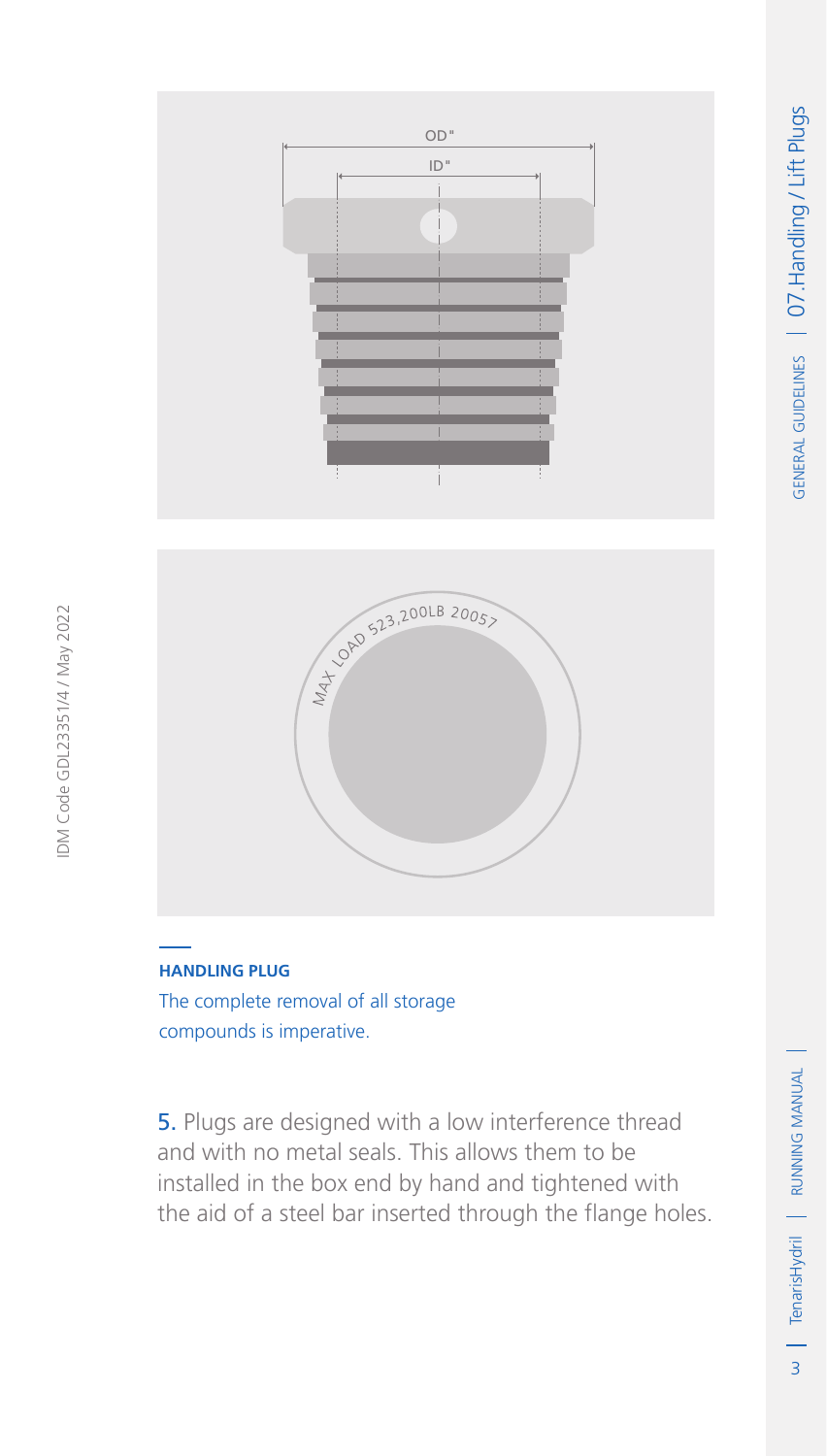6. Prior to running, check the condition and fit of the plugs, ensure 3 or 4 are available. If a plug does not make up correctly to a connection check the plug and connection for thread damage, debris on the threads, mashed box or box ovality.

7. Special attention should be paid to connections that are not interchangeable for the same OD and different weight, for example TenarisHydril Blue® Near Flush. For these cases the handling and lifting plugs are not interchangeable. Also be aware that some connections have a limited same size different weight interchange capability which will also apply to the interchange capability of the plugs.

8. Interchange capability can be verified in the product's data sheet.

9. Visual inspection of plug threads and box end is mandatory before each make up.

10. Ensure the handling / lift plug threads are completely clean and free of all contamination.

11. In the particular case of Wedge connections in chrome or CRA grades, it is recommended that handling / lifting plugs and all accessories (cement head, circulating swage etc) are peened and molycoated prior to use.

12. Make up the plug by hand and then snug up tight with the assistance of a bar inserted into the holes of the flange.

13. It is not necessary to apply thread compound to TenarisHydril manufactured handling plugs, especially if running connections with Dopeless® or Dopeless® 3.0/3.1 technologies.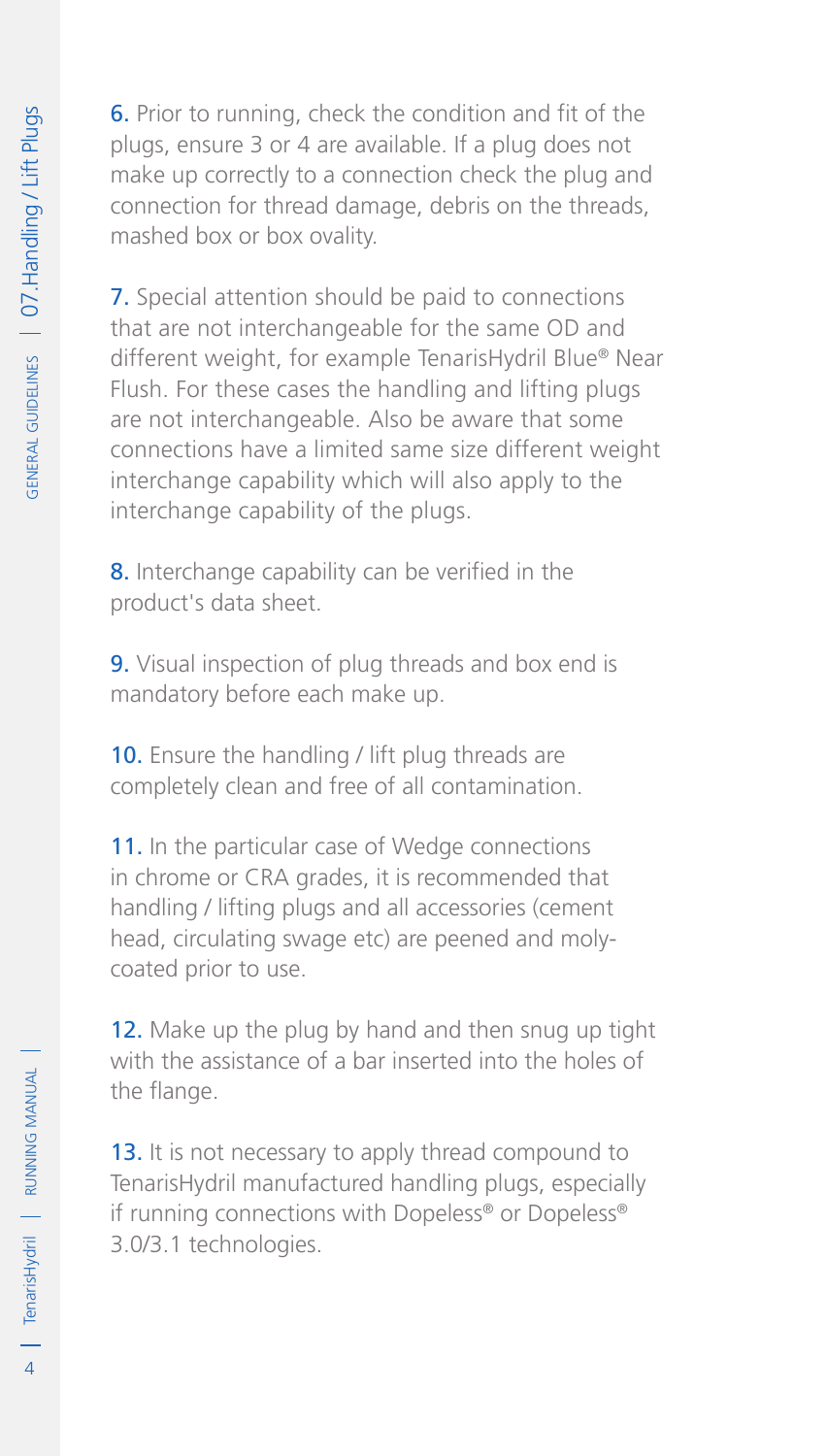14. If doubt exists as regards the correct make up position of the plug, check the maximum gap from table below, any plug not conforming to the indicated final make up position cannot be used:

| CONNECTION                                | <b>MAXIMUM GAP</b> |
|-------------------------------------------|--------------------|
|                                           |                    |
| BLUE® NF*                                 | $0.276$ " (7mm)    |
| BLUE® NE**                                | $0.039$ " (1mm)    |
| WEDGE 511 <sup>®</sup> / 521 <sup>®</sup> | $0.512$ " (13mm)   |
| WEDGE 513 <sup>®</sup> / 523 <sup>®</sup> | $0.630$ " (16mm)   |
| WEDGE 623® / 613™                         | $0.630$ " (16mm)   |
| WEDGE 624 $\textdegree$                   | $0.630$ " (16mm)   |
| WEDGE 625®                                | $0.354$ " (9mm)    |
| WEDGE 441™                                | $0.425$ " (11mm)   |
| <b>MACILTM</b>                            | $0.039$ " (1mm)    |
| $SLX^{\circledR}$                         | $0.118"$ (3mm)     |
| <b>BIG FLUSH</b>                          | $0.039$ " (1mm)    |

\*TSH BLUE® NF Stamped: TSH-AD-HP

\*\*TSH BLUE® NF Not Stamped: TSH-AD-HP





**Stamped TSH-AD-HP**





**Not Stamped**



**TSH MACII / SLX**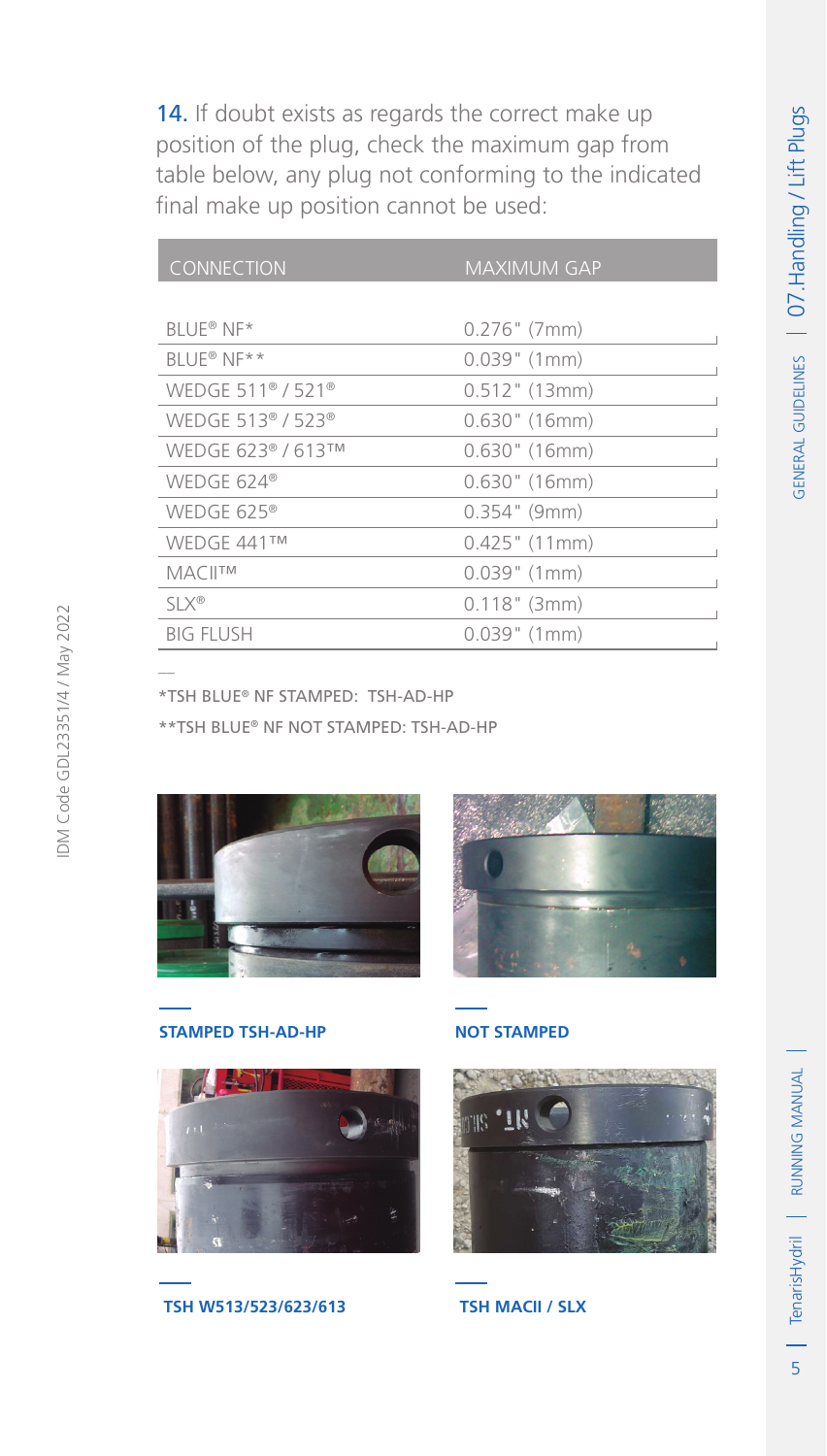# Handling and Care of Plugs

1. Correct handling practices and sound judgment must be used at all times to maintain the rated Lift capacity of any plug.

2. Damaged plugs should be inspected by a qualified Tenaris Field Service Representative prior to further use.

**3.** The ID of the plugs must not be bored out as this will reduce the rated lift capacity of the plugs.

4. The OD of the plugs must not be turned down as this will also reduce the rated lift capacity of the plugs.

5. During lifting operations, if the plug is subjected to heavy impact loading, use of the plug should be suspended until an inspection is performed.

6. Particular care must be taken when using handling plugs and side door elevators. Ensure the elevators are not in contact with the plug whilst the pipe is being made up as this will back the plug out of the connection.

7. Many people treat handling / lift plugs as they would protectors, this is bad practice.

8. When rotating the plugs from drill floor to pipe area care should be taken to ensure the plugs are not damaged, these are machined parts and as such should be treated like any pipe connection.

9. Additionally, care should be taken in preventing the plugs from becoming contaminated with grit or debris, if this occurs the plugs must be thoroughly cleaned prior to being made up to a connection.